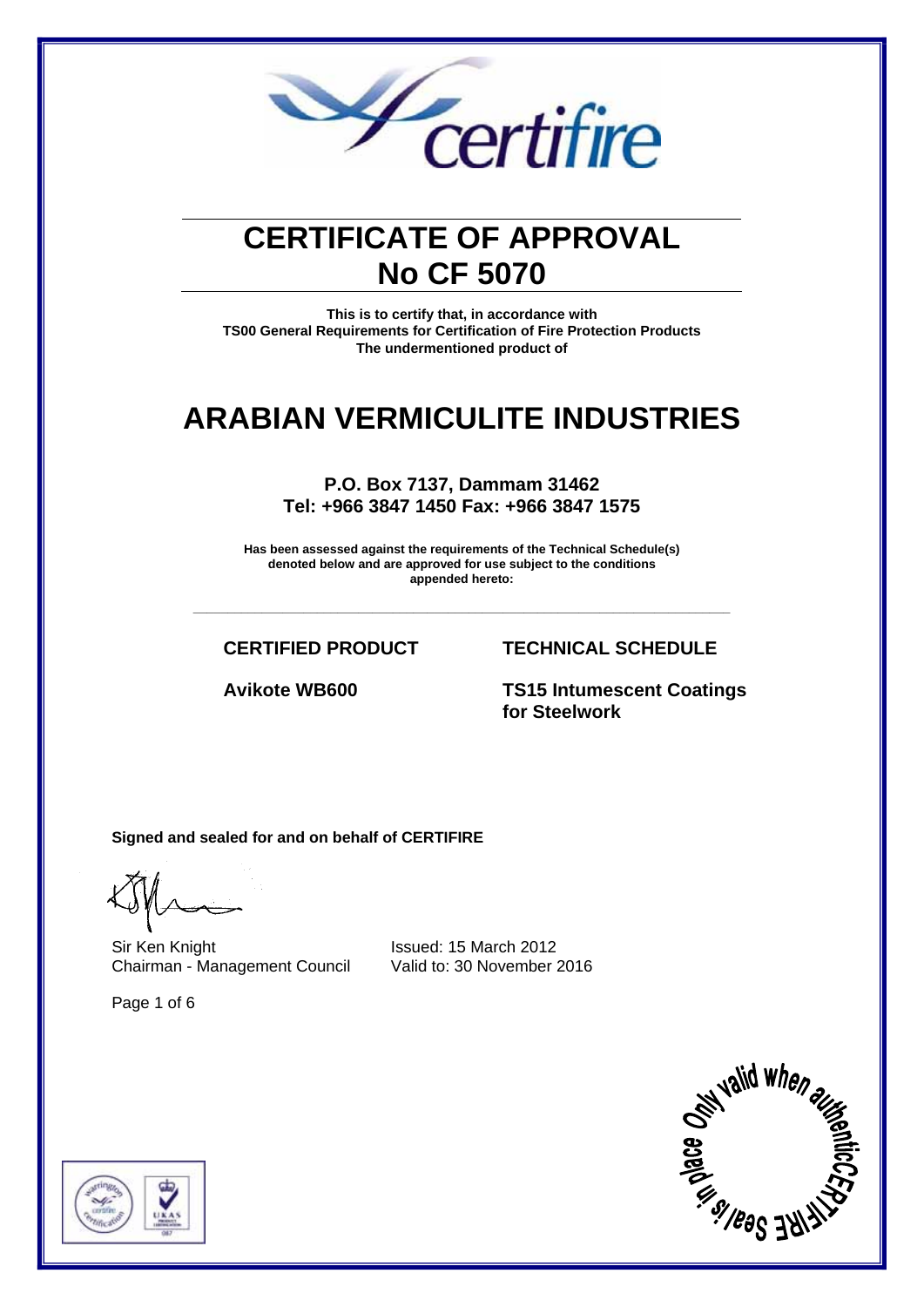

#### **Avikote WB600**

- 1. This approval relates to the use of Avikote WB600 for the fire protection of I-shaped and hollow steel sections. The precise scope is given in Tables 1 to 4 which show the total dry film thickness of Avikote WB600 (excluding primer and top sealer) required to provide fire resistance periods in accordance with BS476: Part 21: 1987 of 30 minutes up to 90 minutes for differing sections and section factors (A/V).
- 2. This certification is designed to demonstrate compliance of the product or system specifically with Approved Document B (England and Wales), Section 2 of the Technical Standards (Scotland), Technical Booklet E (N. Ireland). If compliance is required to other regulatory or guidance documents there may be additional considerations or conflict to be taken into account.'
- 3. The products are approved on the basis of:
	- i) Initial type testing.
	- ii) A design appraisal against TS15.
	- iii) Certification of quality management system to ISO 9001: 2008.
	- iv) Inspection and surveillance of factory production control
	- v) Audit testing
- 4. The data referring to three-sided fire exposure of beams relate to beams supporting concrete floor slabs. Separate consideration is required where this is not the case.
- 5. The data shown are applicable to steel sections blast cleaned to Swedish Standard SA2.5 or equivalent and primed with a suitable and compatible primer. Specifications of surface preparations, primers and top sealers is available from Arabian Vermiculite Indudtries whose responsibility is to ensure that Avikote WB600 is compatible for use in respect of both ambient and fire conditions. The total dry film thickness of primer should not exceed 0.1mm.
- 6. The data shown is applicable to Avikote WB600 applied by spray to horizontal, vertical, flexural and compression members supporting loads up to the maximum design loads specified in BS449: Part 2.
- 7. The approval relates to on going production. Product and/or its immediate packaging is identified with the manufacturers' name, the product name or number, the CERTIFIRE name or name and mark, together with the CERTIFIRE certificate number and application where appropriate.

Ilm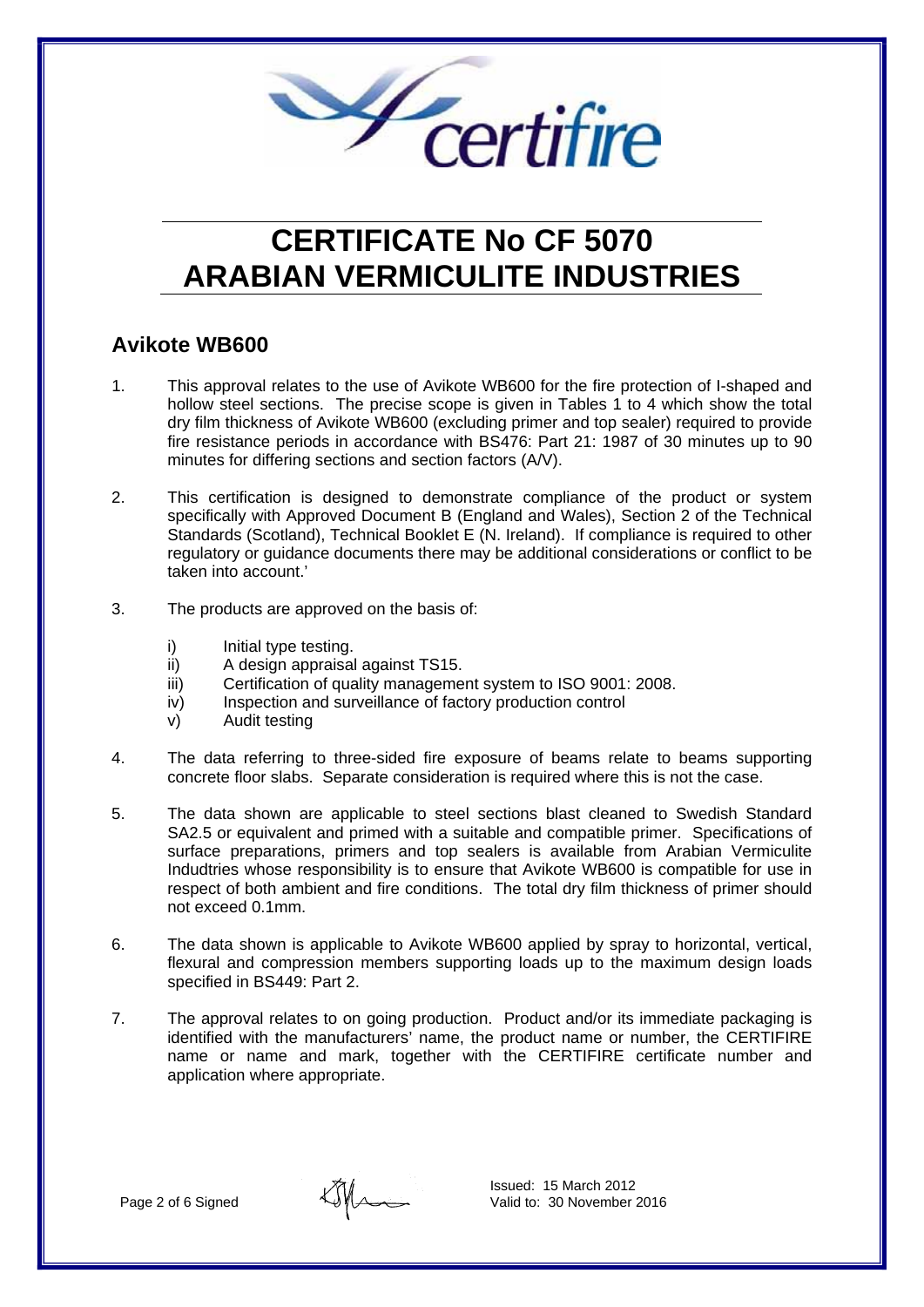

### **Avikote WB600**

#### **Table 1**

| Table 1: Three sided protection to Universal Beams - 620°C design temperature |                  |                                      |                  |                                      |                  |                                      |                  |
|-------------------------------------------------------------------------------|------------------|--------------------------------------|------------------|--------------------------------------|------------------|--------------------------------------|------------------|
| Thickness required for a Fire Resistance duration of                          |                  |                                      |                  |                                      |                  |                                      |                  |
| 30 minutes                                                                    |                  | 60 minutes                           |                  |                                      |                  | 90 minutes                           |                  |
| <b>Section</b><br>factor<br>$m^{-1}$                                          | <b>DFT</b><br>mm | <b>Section</b><br>factor<br>$m^{-1}$ | <b>DFT</b><br>mm | <b>Section</b><br>factor<br>$m^{-1}$ | <b>DFT</b><br>mm | <b>Section</b><br>factor<br>$m^{-1}$ | <b>DFT</b><br>mm |
| 260                                                                           | 0.201            | 70                                   | 0.207            | 195                                  | 0.383            | 44                                   | 0.208            |
| 265                                                                           | 0.204            | 71                                   | 0.208            | 200                                  | 0.390            | 50                                   | 0.250            |
| 270                                                                           | 0.208            | 75                                   | 0.214            | 205                                  | 0.397            | 55                                   | 0.284            |
| 275                                                                           | 0.212            | 80                                   | 0.221            | 210                                  | 0.404            | 60                                   | 0.319            |
| 280                                                                           | 0.215            | 85                                   | 0.228            | 215                                  | 0.412            | 65                                   | 0.354            |
| 285                                                                           | 0.219            | 90                                   | 0.235            | 220                                  | 0.419            | 70                                   | 0.388            |
| 290                                                                           | 0.222            | 95                                   | 0.242            | 225                                  | 0.426            | 75                                   | 0.423            |
| 295                                                                           | 0.226            | 100                                  | 0.249            | 230                                  | 0.433            | 80                                   | 0.441            |
| 300                                                                           | 0.230            | 105                                  | 0.256            | 235                                  | 0.441            | 85                                   | 0.448            |
| 305                                                                           | 0.233            | 110                                  | 0.263            | 240                                  | 0.450            | 90                                   | 0.455            |
| 310                                                                           | 0.237            | 115                                  | 0.270            | 245                                  | 0.460            | 95                                   | 0.462            |
| 315                                                                           | 0.240            | 120                                  | 0.277            | 250                                  | 0.469            | 100                                  | 0.469            |
| 320                                                                           | 0.244            | 125                                  | 0.284            | 255                                  | 0.478            | 105                                  | 0.476            |
|                                                                               |                  | 130                                  | 0.291            | 260                                  | 0.488            | 110                                  | 0.483            |
|                                                                               |                  | 135                                  | 0.298            | 265                                  | 0.497            | 115                                  | 0.490            |
|                                                                               |                  | 140                                  | 0.306            | 270                                  | 0.507            | 120                                  | 0.497            |
|                                                                               |                  | 145                                  | 0.313            | 275                                  | 0.516            | 125                                  | 0.504            |
|                                                                               |                  | 150                                  | 0.320            | 280                                  | 0.526            | 130                                  | 0.511            |
|                                                                               |                  | 155                                  | 0.327            | 285                                  | 0.535            | 135                                  | 0.518            |
|                                                                               |                  | 160                                  | 0.334            | 290                                  | 0.544            | 140                                  | 0.525            |
|                                                                               |                  | 165                                  | 0.341            | 295                                  | 0.554            | 145                                  | 0.532            |
|                                                                               |                  | 170                                  | 0.348            | 300                                  | 0.563            | 150                                  | 0.539            |
|                                                                               |                  | 175                                  | 0.355            | 305                                  | 0.573            | 155                                  | 0.546            |
|                                                                               |                  | 180                                  | 0.362            | 310                                  | 0.582            | 160                                  | 0.553            |
|                                                                               |                  | 185                                  | 0.369            | 315                                  | 0.592            | 165                                  | 0.560            |
|                                                                               |                  | 190                                  | 0.376            | 320                                  | 0.601            | 170                                  | 0.567            |
|                                                                               |                  |                                      |                  |                                      |                  | 175                                  | 0.574            |
|                                                                               |                  |                                      |                  |                                      |                  | 180                                  | 0.581            |

DFT is intumescent thickness only.

Table applies to beams with concrete slab.

Additional result tables for a range of steel design temperatures are also available. Consult manufacturer.

Page 3 of 6 Signed

Ethe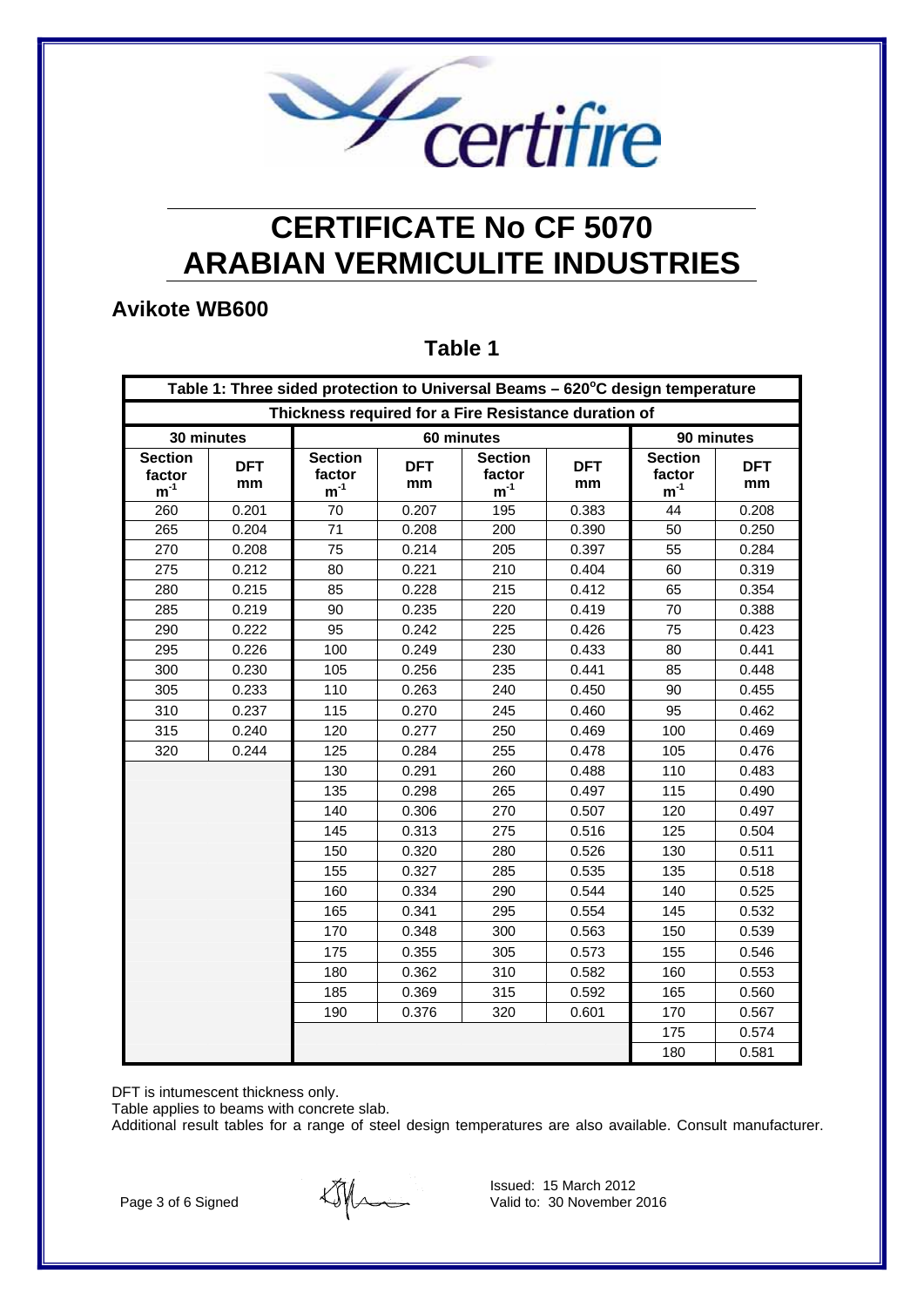

### **Avikote WB600**

#### **Table 2**

| Table 2: Four sided protection to Universal Columns & Beams - 550°C design temperature |                  |                                      |                  |                                      |                  |                                      |                  |
|----------------------------------------------------------------------------------------|------------------|--------------------------------------|------------------|--------------------------------------|------------------|--------------------------------------|------------------|
| Thickness required for a Fire Resistance duration of                                   |                  |                                      |                  |                                      |                  |                                      |                  |
| 30 minutes                                                                             |                  | 60 minutes                           |                  |                                      |                  | 90 minutes                           |                  |
| <b>Section</b><br>factor<br>$m^{-1}$                                                   | <b>DFT</b><br>mm | <b>Section</b><br>factor<br>$m^{-1}$ | <b>DFT</b><br>mm | <b>Section</b><br>factor<br>$m^{-1}$ | <b>DFT</b><br>mm | <b>Section</b><br>factor<br>$m^{-1}$ | <b>DFT</b><br>mm |
| 225                                                                                    | 0.205            | 55                                   | 0.200            | 190                                  | 0.549            | 40                                   | 0.230            |
| 230                                                                                    | 0.212            | 60                                   | 0.212            | 195                                  | 0.562            | 45                                   | 0.262            |
| 235                                                                                    | 0.218            | 65                                   | 0.225            | 200                                  | 0.575            | 50                                   | 0.295            |
| 240                                                                                    | 0.225            | 67                                   | 0.230            | 205                                  | 0.593            | 55                                   | 0.327            |
| 244                                                                                    | 0.230            | 70                                   | 0.238            | 210                                  | 0.614            | 60                                   | 0.360            |
| 250                                                                                    | 0.238            | 75                                   | 0.251            | 215                                  | 0.635            | 65                                   | 0.392            |
| 255                                                                                    | 0.244            | 80                                   | 0.264            | 220                                  | 0.656            | 70                                   | 0.424            |
| 260                                                                                    | 0.251            | 85                                   | 0.277            | 225                                  | 0.678            | 75                                   | 0.457            |
| 265                                                                                    | 0.257            | 90                                   | 0.290            | 230                                  | 0.699            | 80                                   | 0.489            |
| 270                                                                                    | 0.264            | 95                                   | 0.303            | 235                                  | 0.720            | 85                                   | 0.522            |
| 275                                                                                    | 0.270            | 100                                  | 0.316            | 240                                  | 0.779            | 90                                   | 0.554            |
| 280                                                                                    | 0.277            | 105                                  | 0.329            | 245                                  | 0.838            | 95                                   | 0.592            |
| 285                                                                                    | 0.283            | 110                                  | 0.341            | 250                                  | 0.897            | 100                                  | 0.652            |
| 290                                                                                    | 0.290            | 115                                  | 0.354            | 255                                  | 0.956            | 105                                  | 0.713            |
| 295                                                                                    | 0.296            | 120                                  | 0.367            | 260                                  | 1.015            | 110                                  | 0.773            |
| 300                                                                                    | 0.303            | 125                                  | 0.380            | 265                                  | 1.063            | 115                                  | 0.833            |
| 305                                                                                    | 0.309            | 130                                  | 0.393            | 270                                  | 1.094            | 120                                  | 0.893            |
| 310                                                                                    | 0.316            | 135                                  | 0.406            | 275                                  | 1.125            | 125                                  | 0.954            |
| 315                                                                                    | 0.322            | 140                                  | 0.419            | 280                                  | 1.156            | 130                                  | 1.014            |
| 320                                                                                    | 0.329            | 145                                  | 0.432            | 285                                  | 1.188            | 135                                  | 1.074            |
|                                                                                        |                  | 150                                  | 0.445            | 290                                  | 1.219            | 140                                  | 1.134            |
|                                                                                        |                  | 155                                  | 0.458            | 295                                  | 1.250            | 145                                  | 1.195            |
|                                                                                        |                  | 160                                  | 0.471            | 300                                  | 1.281            | 150                                  | 1.255            |
|                                                                                        |                  | 165                                  | 0.484            | 305                                  | 1.313            | 155                                  | 1.315            |
|                                                                                        |                  | 170                                  | 0.497            | 310                                  | 1.344            | 160                                  | 1.375            |
|                                                                                        |                  | 175                                  | 0.510            | 315                                  | 1.375            | 165                                  | 1.436            |
|                                                                                        |                  | 180                                  | 0.523            | 320                                  | 1.406            |                                      |                  |
|                                                                                        |                  | 185                                  | 0.536            |                                      |                  |                                      |                  |

DFT is intumescent thickness only.

Table applicable to 4 sided beams up to 1.375mm.

Additional result tables for a range of steel design temperatures are also available. Consult manufacturer.

Page 4 of 6 Signed

The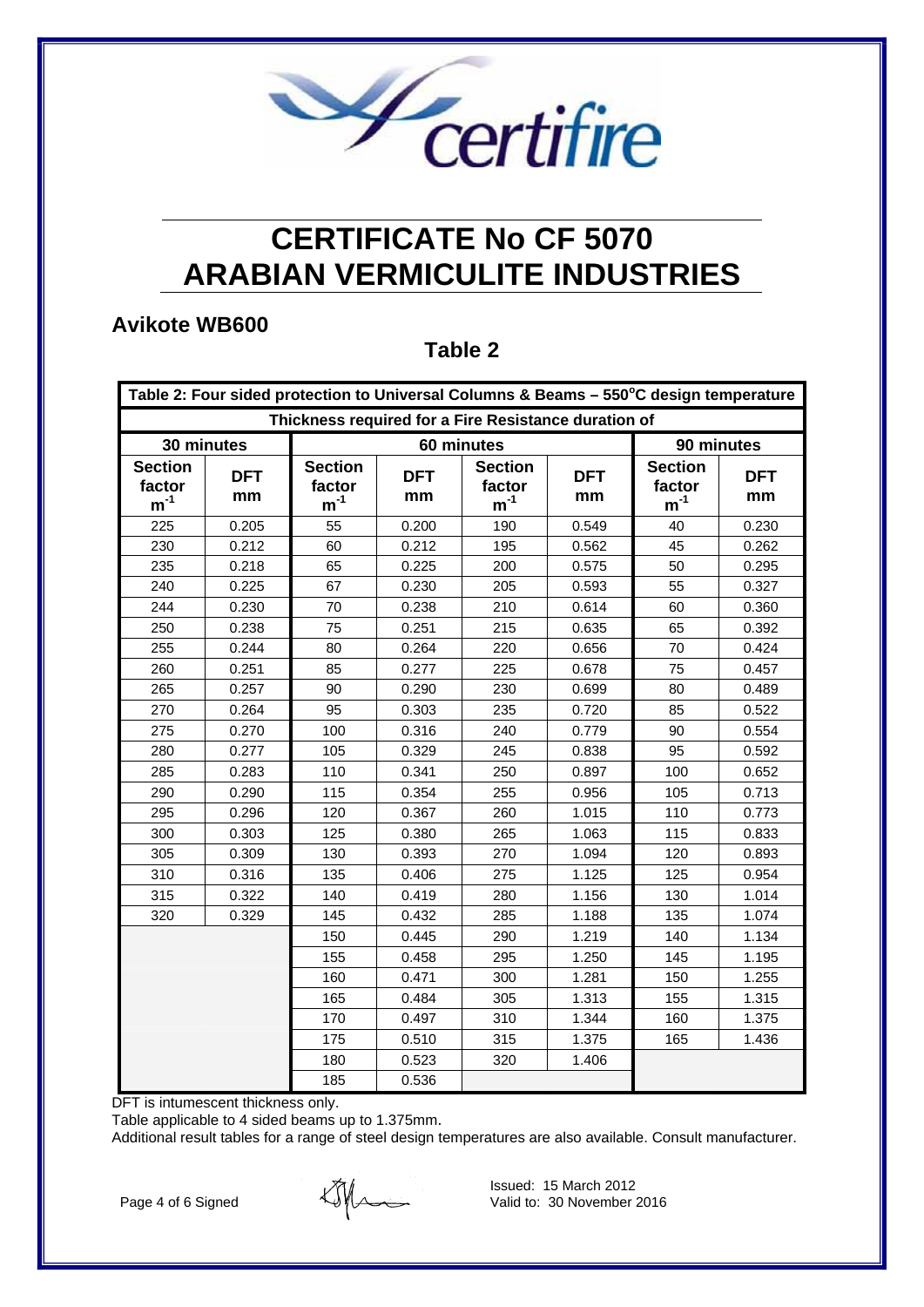

### **Avikote WB600**

#### **Table 3**

| Table 3: Rectangular Hollow Section Columns - 520°C design temperature |                        |                                      |                        |                                      |                        |  |  |
|------------------------------------------------------------------------|------------------------|--------------------------------------|------------------------|--------------------------------------|------------------------|--|--|
| Thickness required for a Fire Resistance duration of                   |                        |                                      |                        |                                      |                        |  |  |
|                                                                        | 30 minutes             |                                      | 60 minutes             | 90 minutes                           |                        |  |  |
| <b>Section</b><br>factor<br>$m^{-1}$                                   | <b>Thickness</b><br>mm | <b>Section</b><br>factor<br>$m^{-1}$ | <b>Thickness</b><br>mm | <b>Section</b><br>factor<br>$m^{-1}$ | <b>Thickness</b><br>mm |  |  |
| 252                                                                    | 0.37                   | 95                                   | 0.37                   | 40                                   | 0.69                   |  |  |
| 255                                                                    | 0.38                   | 98                                   | 0.42                   | 60                                   | 1.03                   |  |  |
| 260                                                                    | 0.41                   | 100                                  | 0.45                   | 98                                   | 1.53                   |  |  |
| 263                                                                    | 0.42                   | 105                                  | 0.53                   |                                      |                        |  |  |
| 270                                                                    | 0.45                   | 110                                  | 0.61                   |                                      |                        |  |  |
| 275                                                                    | 0.48                   | 115                                  | 0.70                   |                                      |                        |  |  |
| 280                                                                    | 0.50                   | 120                                  | 0.78                   |                                      |                        |  |  |
| 285                                                                    | 0.53                   | 125                                  | 0.86                   |                                      |                        |  |  |
| 290                                                                    | 0.55                   | 130                                  | 0.94                   |                                      |                        |  |  |
| 295                                                                    | 0.58                   | 135                                  | 1.02                   |                                      |                        |  |  |
| 300                                                                    | 0.60                   | 140                                  | 1.07                   |                                      |                        |  |  |
| 305                                                                    | 0.63                   | 145                                  | 1.11                   |                                      |                        |  |  |
| 310                                                                    | 0.65                   | 150                                  | 1.16                   |                                      |                        |  |  |
| 315                                                                    | 0.68                   | 155                                  | 1.21                   |                                      |                        |  |  |
| 320                                                                    | 0.70                   | 160                                  | 1.26                   |                                      |                        |  |  |
|                                                                        |                        | 165                                  | 1.30                   |                                      |                        |  |  |
|                                                                        |                        | 170                                  | 1.35                   |                                      |                        |  |  |
|                                                                        |                        | 175                                  | 1.40                   |                                      |                        |  |  |
|                                                                        |                        | 180                                  | 1.45                   |                                      |                        |  |  |
|                                                                        |                        | 185                                  | 1.49                   |                                      |                        |  |  |
|                                                                        |                        | 190                                  | 1.54                   |                                      |                        |  |  |
|                                                                        |                        | 195                                  | 1.59                   |                                      |                        |  |  |
|                                                                        |                        | 200                                  | 1.63                   |                                      |                        |  |  |
|                                                                        |                        | 205                                  | 1.68                   |                                      |                        |  |  |

DFT is intumescent thickness only.

Additional result tables for a range of steel design temperatures are also available. Consult manufacturer.

Page 5 of 6 Signed

tiffen